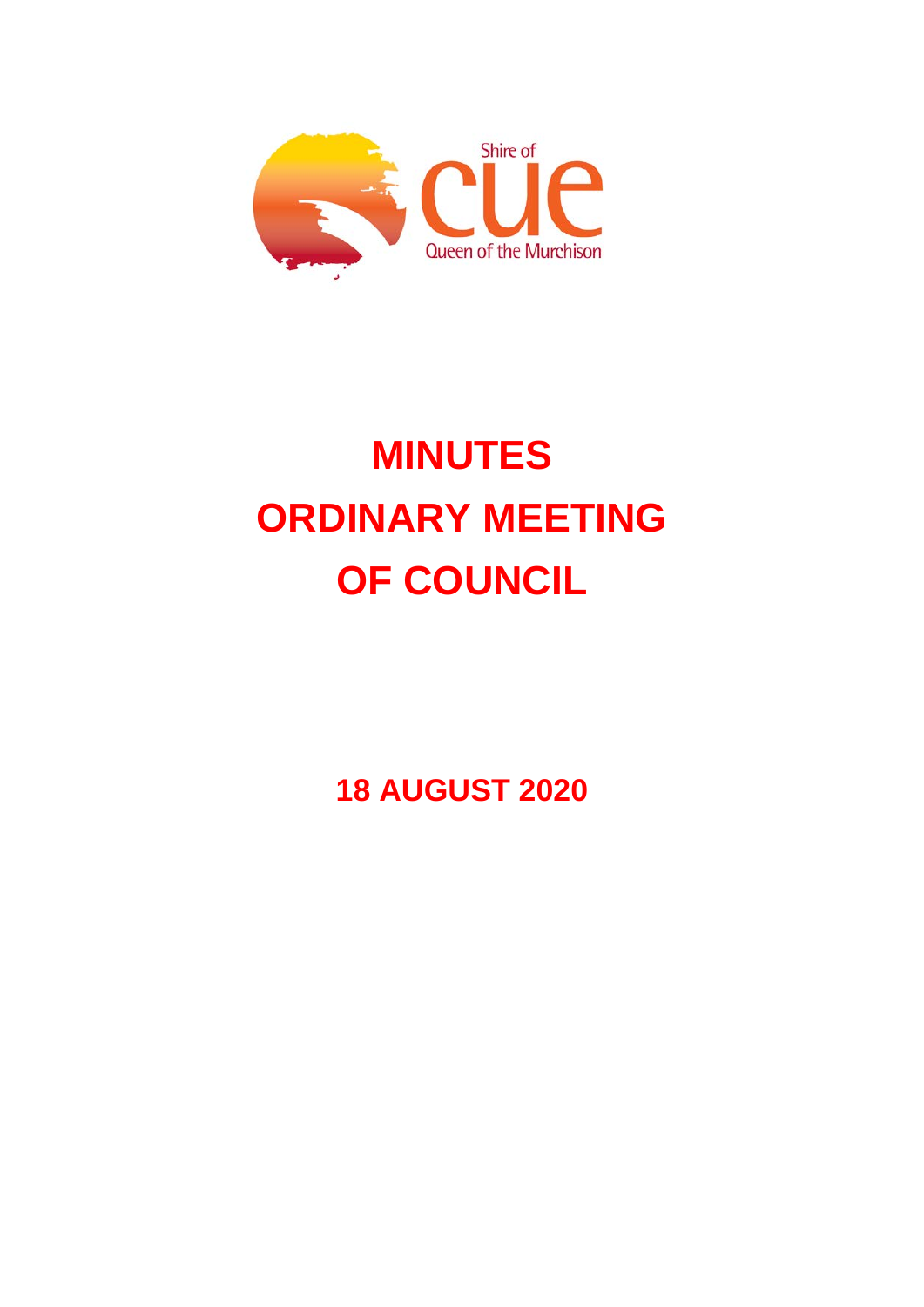## SHIRE OF CUE Ordinary Council Meeting **MINUTES**

|               | Held in the Council Chambers, 73 Austin Street Cue on<br>Tuesday 18 August 2020 commencing at 6:30pm |
|---------------|------------------------------------------------------------------------------------------------------|
| $\mathbf 1$ . |                                                                                                      |
| 2.            |                                                                                                      |
| 3.            |                                                                                                      |
| 4.            |                                                                                                      |
| 5.            |                                                                                                      |
| 6.            |                                                                                                      |
| 7.            |                                                                                                      |
| 8.            |                                                                                                      |
| 9.            |                                                                                                      |
| 10.           |                                                                                                      |
| 10.1          |                                                                                                      |
| 10.2          |                                                                                                      |
| 10.3          |                                                                                                      |
| 11.           | MOTIONS BY MEMBERS OF WHICH PREVIOUS NOTICE HAS BEEN                                                 |
| 12            | <b>MOTIONS FOR CONSIDERATION AT THE NEXT MEETING  22</b>                                             |
| 13.           |                                                                                                      |
| 14            | <b>MATTERS FOR WHICH THE MEETING MAY BE CLOSED  22</b>                                               |
| 15            |                                                                                                      |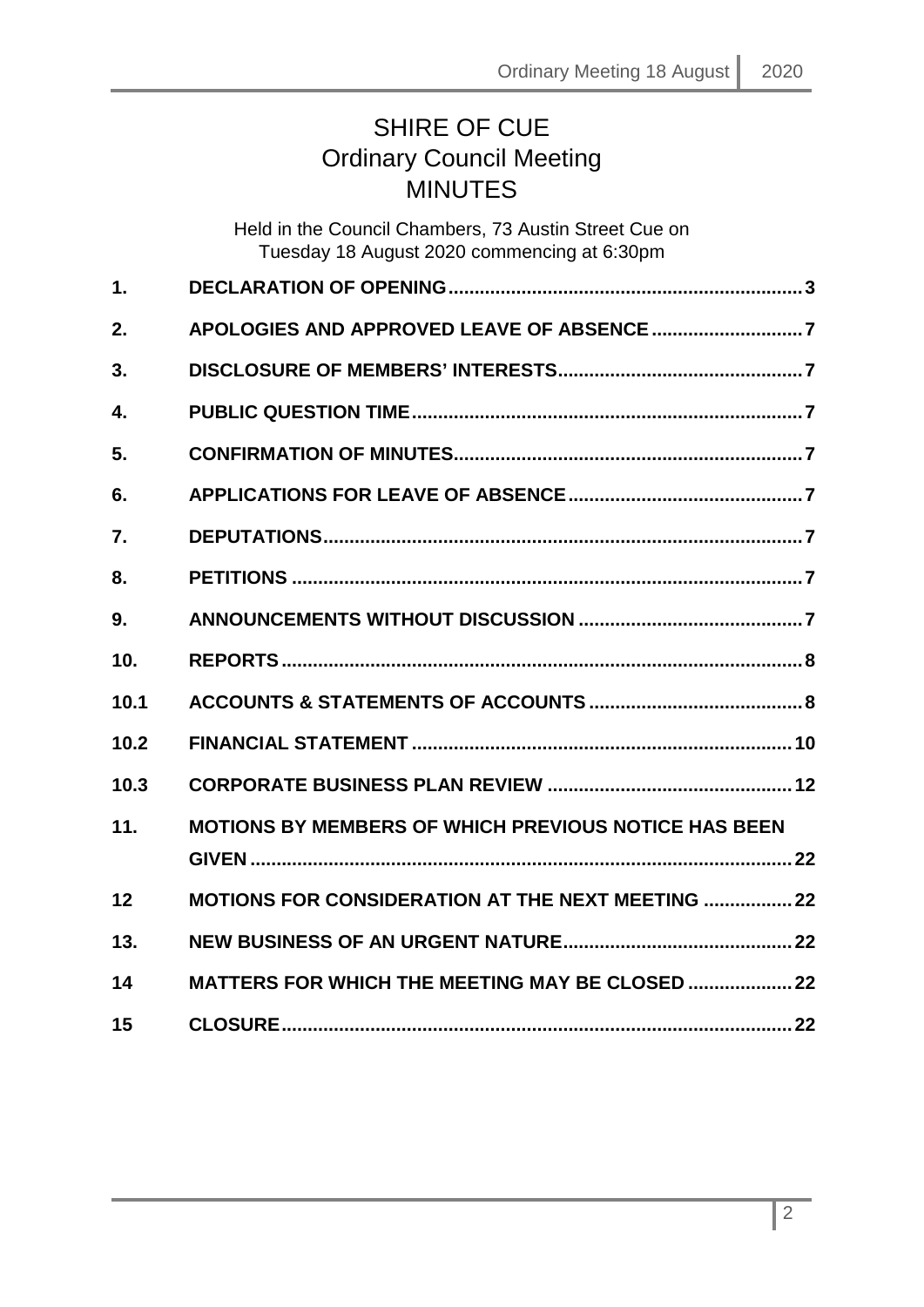### <span id="page-2-0"></span>**1. DECLARATION OF OPENING**

The meeting was opened at 6.41pm

The Presiding Member welcomed those present and read the following disclaimer:

*No responsibility whatsoever is implied or accepted by the Shire of Cue for any act, omission or statement or intimation occurring during this Meeting.*

*It is strongly advised that persons do not act on what is heard at this Meeting and should only rely on written confirmation of council's decision, which will be provided within fourteen (14) days of this Meeting.*

### **PRESENT**:

Councillor Ross Pigdon, Shire President

Councillor Les Price, Deputy Shire President

Councillor Ian Dennis

Councillor Ron Hogben – via videoconference, item 1.1

Councillor Leonie Fitzpatrick

Councillor Fred Spindler

Councillor Liz Houghton

### **STAFF:**

Mr Rob Madson, Chief Executive Officer

Mr Richard Towell, Deputy Chief Executive Officer

Ms Stephanie Wandek, Customer Service Officer

### **GALLERY:**

NIL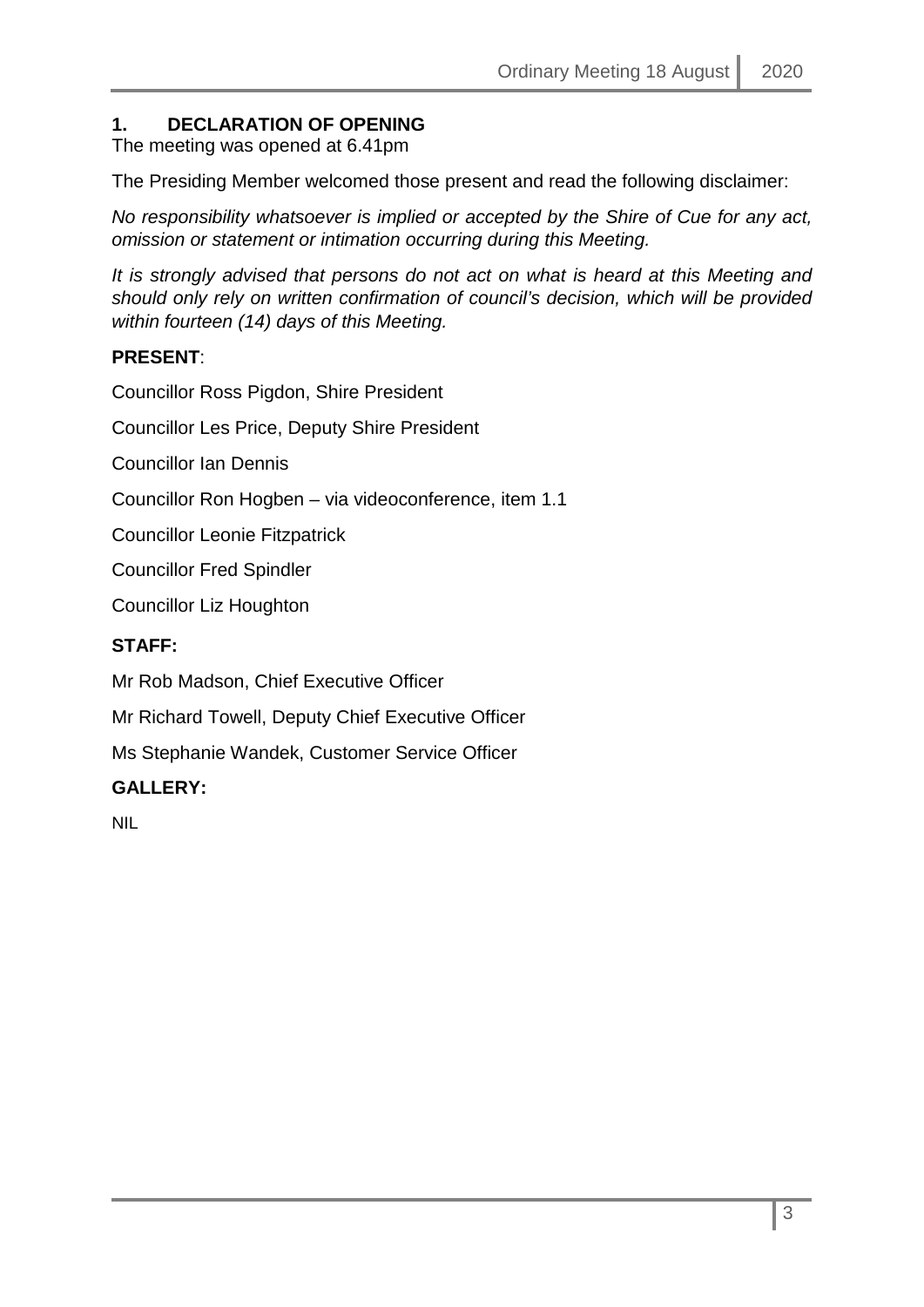### **1.1 ATTENDANCE BY VIDEOCONFERENCE CR HOGBEN**

| APPLICANT:              | Cr Ron Hogben                        |
|-------------------------|--------------------------------------|
| DISCLOSURE OF INTEREST: | -Nil                                 |
| AUTHOR:                 | Rob Madson – Chief Executive Officer |
| DATE:                   | 18 August 2020                       |
|                         |                                      |

### *Matters for Consideration:*

Attendance at Council meeting by Zoom meeting.

### *Background:*

Cr Hogben has requested permission to attend the August Council meeting by videoconference.

### *Comments:*

Nil

### *Statutory Environment:*

### *LOCAL GOVERNMENT ACT 1995 - SECT 5.25*

### **5.25 . Regulations about council and committee meetings and committees**

 (1) *Without limiting the generality of section 9.59, regulations may make provision in relation to —* …

 **(ba) the holding of council or committee meetings by telephone, video conference or other electronic means; and …**

### *LOCAL GOVERNMENT (ADMINISTRATION) REGULATIONS 1996 - REG 14A*

### **14A . Attendance by telephone etc. (Act s. 5.25(1)(ba))**

 *(1) A person who is not physically present at a meeting of a council or committee is to be taken to be present at the meeting if —*

 *(a) the person is simultaneously in audio contact, by telephone or other means of instantaneous communication, with each other person present at the meeting; and* 

- *(b) the person is in a suitable place; and*
- *(c) the council has approved\* of the arrangement.*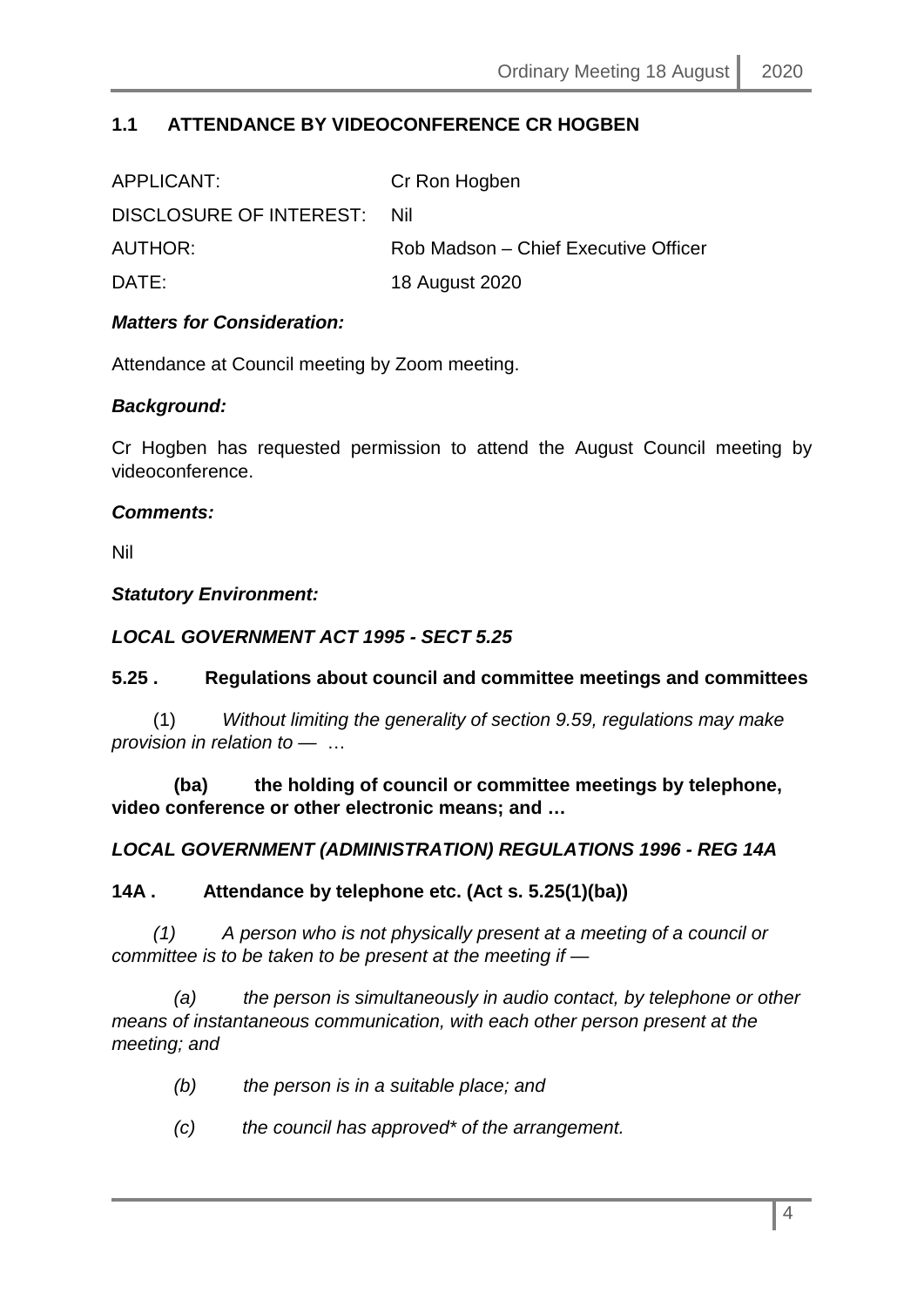*(2) A council cannot give approval under subregulation (1)(c) if to do so would mean that at more than half of the meetings of the council, or committee, as the case may be, in that financial year, a person (other than a person with a disability) who was not physically present was taken to be present in accordance with this regulation.* 

 *(3) A person referred to in this regulation is no longer to be taken to be present at a meeting if the person ceases to be in instantaneous communication with each other person present at the meeting.* 

 *(4) In this regulation —*

 *disability has the meaning given in the Disability Services Act 1993 section 3;* 

### *suitable place —*

 *(a) in relation to a person with a disability — means a place that the council has approved\* as a suitable place for the purpose of this paragraph; and* 

 *(b) in relation to any other person — means a place that the council has approved\* as a suitable place for the purpose of this paragraph and that is located —*

 *(i) in a townsite or other residential area; and* 

 *(ii) 150 km or further from the place at which the meeting is to be held under regulation 12, measured along the shortest road route ordinarily used for travelling;*

### *Policy Implications:*

Nil

### *Financial Implications:*

Cr Hogben will be entitled to receive a meeting attendance fee.

### *Strategic Implications:*

Nil

*Consultation:*

Rob Madson – Chief Executive Officer

Shire President – Cr Ross Pigdon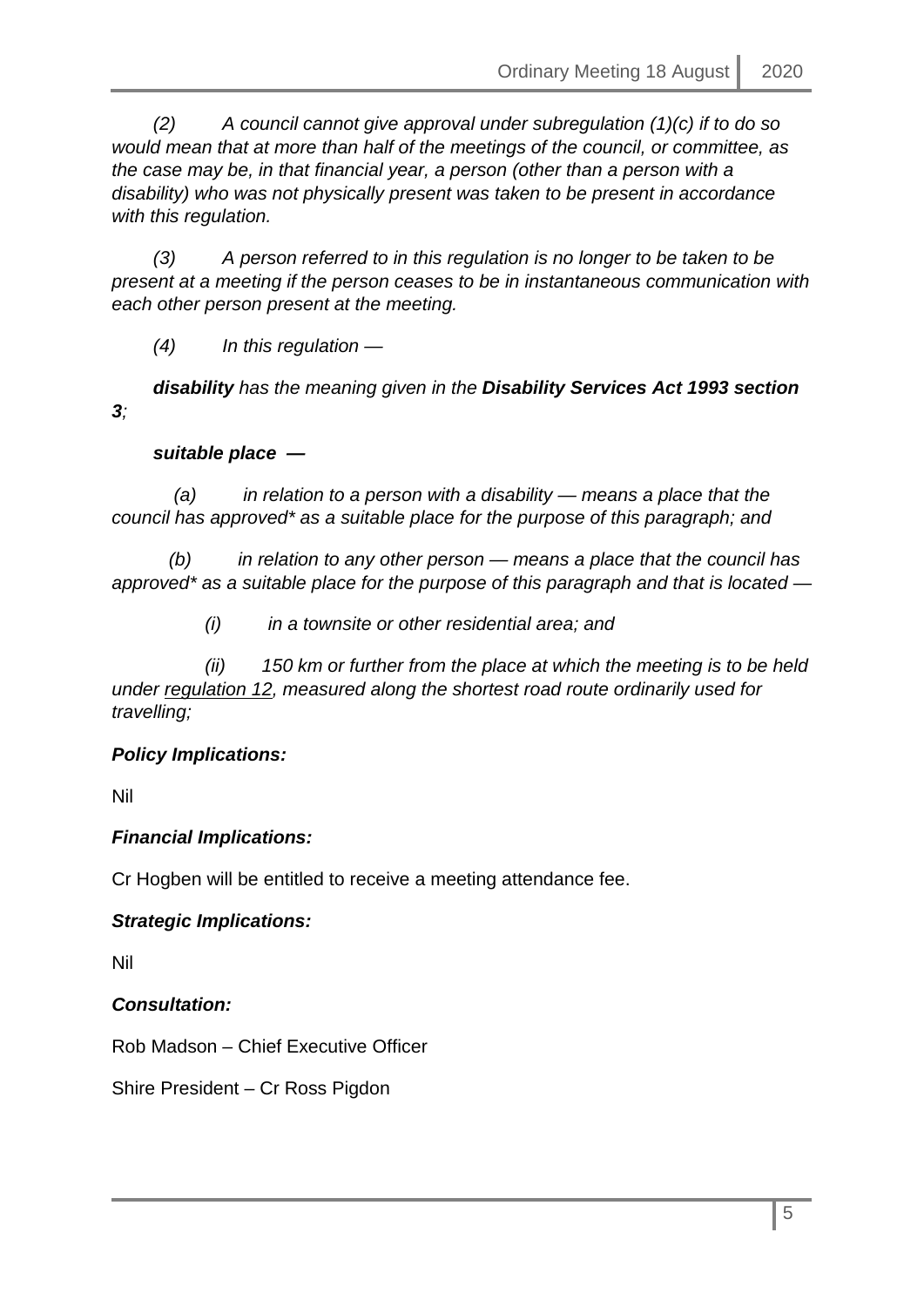### *Officer's Recommendation:* **Voting Requirement: Absolute Majority**

- *1. That Council approves Cr Hogben's daughter's private residence at 104 Falls Road, Lesmurdie as a suitable place for the purposes of Regulation 14A of the Local Government (Administration) Regulations 1996.*
- *2. That Council grant approval for Cr Hogben to attend this meeting by instantaneous communications in the form of a videoconference.*

|    | <b>Council Decision: 01082020</b>                              | <b>Voting requirement: Absolute Majority</b>                                                                                                                 |
|----|----------------------------------------------------------------|--------------------------------------------------------------------------------------------------------------------------------------------------------------|
|    | <b>MOVED: CR PRICE</b>                                         | <b>SECONDED: CR HOUGHTON</b>                                                                                                                                 |
| 1. | Local Government (Administration) Regulations 1996.            | That Council approves Cr Hogben's daughter's private residence at 104 Falls<br>Road, Lesmurdie as a suitable place for the purposes of Regulation 14A of the |
| 2. | instantaneous communications in the form of a videoconference. | That Council grant approval for Cr Hogben to attend this meeting by                                                                                          |
|    | <b>CARRIED: 6/0</b>                                            |                                                                                                                                                              |

Councillor Hogben joined the meeting at 6.44pm.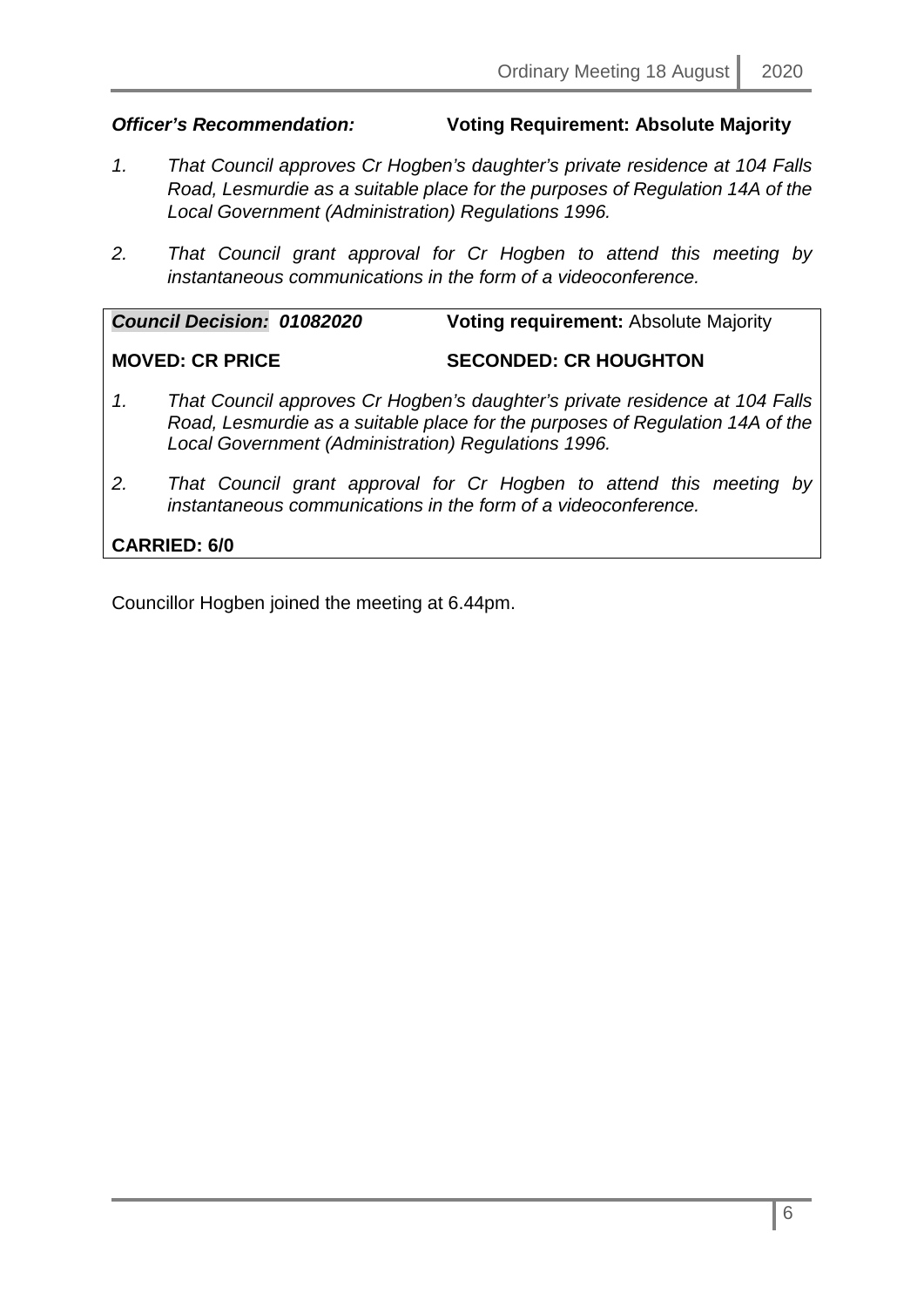### <span id="page-6-0"></span>**2. APOLOGIES AND APPROVED LEAVE OF ABSENCE**

Nil

### <span id="page-6-1"></span>**3. DISCLOSURE OF MEMBERS' INTERESTS**

Nil

### <span id="page-6-2"></span>**4. PUBLIC QUESTION TIME**

Nil

### <span id="page-6-3"></span>**5. CONFIRMATION OF MINUTES**

### *Council Decision: 02082020* **Voting Requirement:** Simple Majority **MOVED: CR DENNIS SECONDED: CR SPINDLER**

That the Minutes of the Ordinary Meeting 21 July 2020 are confirmed as a true and correct record of the meeting.

### **CARRIED: 7/0**

Cr Fitzpatrick was absent at the July meeting.

### <span id="page-6-4"></span>**6. APPLICATIONS FOR LEAVE OF ABSENCE**

Nil

### <span id="page-6-5"></span>**7. DEPUTATIONS**

Nil

### <span id="page-6-6"></span>**8. PETITIONS**

Nil

### <span id="page-6-7"></span>**9. ANNOUNCEMENTS WITHOUT DISCUSSION**

Nil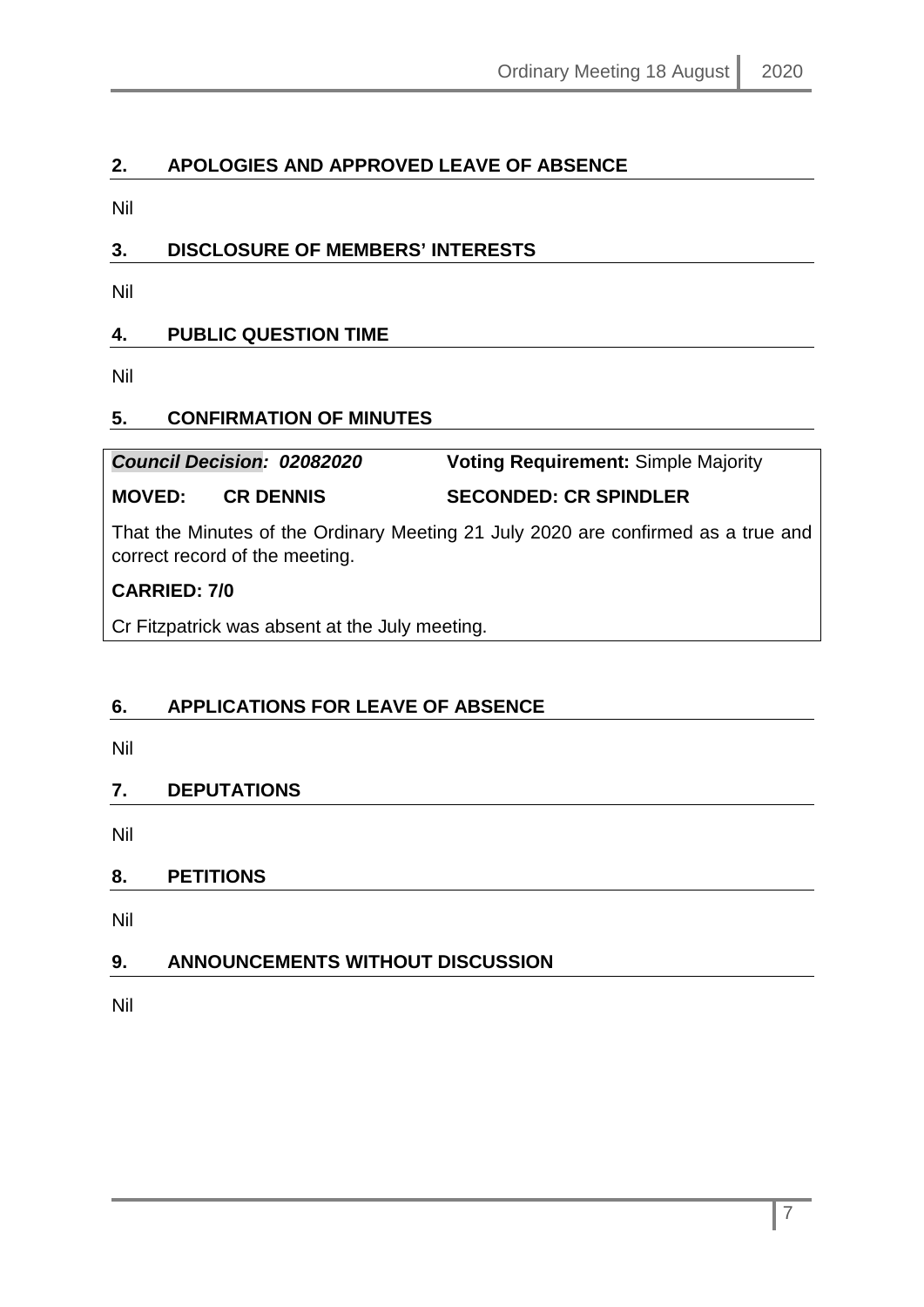### <span id="page-7-0"></span>**10. REPORTS**

### <span id="page-7-1"></span>**10.1 ACCOUNTS & STATEMENTS OF ACCOUNTS**

| APPLICANT:                  | Shire of Cue                                    |
|-----------------------------|-------------------------------------------------|
| DISCLOSURE OF INTEREST: Nil |                                                 |
| <b>AUTHOR:</b>              | Richard Towell – Deputy Chief Executive Officer |
| DATE:                       | 13 August 2020                                  |

### *Matters for Consideration:*

To receive the List of Accounts Due & Submitted to Ordinary Council Meeting on 18 August 2020 as attached – see *Appendix 1.*

### *Background:*

The local government under its delegated authority to the CEO to make payments from the municipal and trust funds is required to prepare a list of accounts each month showing each account paid and presented to Council at the next ordinary Council meeting. The list of accounts prepared and presented to Council must form part of the minutes of that meeting.

### *Comments:*

The list of accounts is for the month of August 2020.

### *Statutory Environment:*

*Local Government (Financial Management Regulations) 1996 – Clause 13.*

### *Policy Implications:*

Nil.

### *Financial Implications:*

Nil.

*Strategic Implications:*

Nil.

### *Consultation:*

Nil.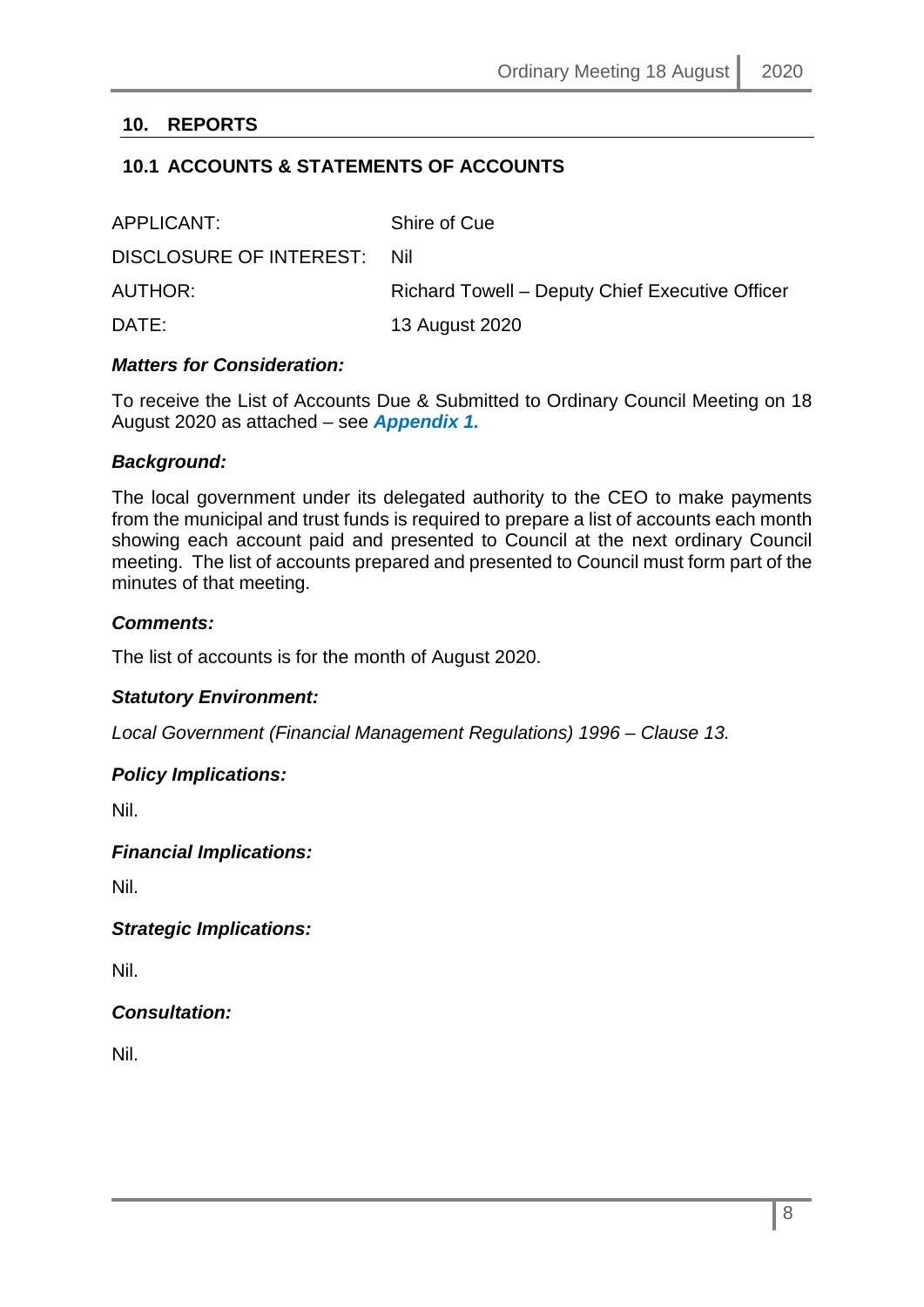### *Officer's Recommendation:* **Voting Requirement:** Simple Majority

*That Council endorse the payments for the period 1 July to 31 July 2020 as listed at Appendix 1, which have been made in accordance with delegated authority per LGA 1995 S5.42.*

| <b>Municipal Fund Bank</b>        | <b>EFTs</b> | 8579 - 8685 |    | \$1,160,927.75 |
|-----------------------------------|-------------|-------------|----|----------------|
| <b>Direct Debit Fund Transfer</b> |             |             | S. | 27,904.85      |
| Payroll                           |             |             | S  | 86,381.99      |
| <b>BPAY</b>                       |             |             | \$ | 31,934.48      |
| Cheques                           |             |             | S  | 0.00           |
| Total                             |             |             |    | \$1,134,385.09 |

| Council Decision: 03082020                                                                                                                                                                    |                        | <b>Voting requirement: Simple Majority</b> |    |                |
|-----------------------------------------------------------------------------------------------------------------------------------------------------------------------------------------------|------------------------|--------------------------------------------|----|----------------|
| <b>MOVED: CR SPINDLER</b>                                                                                                                                                                     |                        | <b>SECONDED: CR PRICE</b>                  |    |                |
| That Council endorse the payments for the period 1 July to 31 July 2020 as listed at<br><b>Appendix 1, which have been made in accordance with delegated authority per LGA</b><br>1995 S5.42. |                        |                                            |    |                |
| <b>Municipal Fund Bank</b>                                                                                                                                                                    | <b>EFT<sub>s</sub></b> | 8579 - 8685                                |    | \$1,160,927.75 |
| <b>Direct Debit Fund Transfer</b>                                                                                                                                                             |                        |                                            | \$ | 27,904.85      |
| Payroll                                                                                                                                                                                       |                        |                                            | \$ | 86,381.99      |
| <b>BPAY</b>                                                                                                                                                                                   |                        |                                            | \$ | 31,934.48      |
| Cheques                                                                                                                                                                                       |                        |                                            | \$ | 0.00           |
| Total                                                                                                                                                                                         |                        |                                            |    | \$1,134,385.09 |
| <b>CARRIED: 7/0</b>                                                                                                                                                                           |                        |                                            |    |                |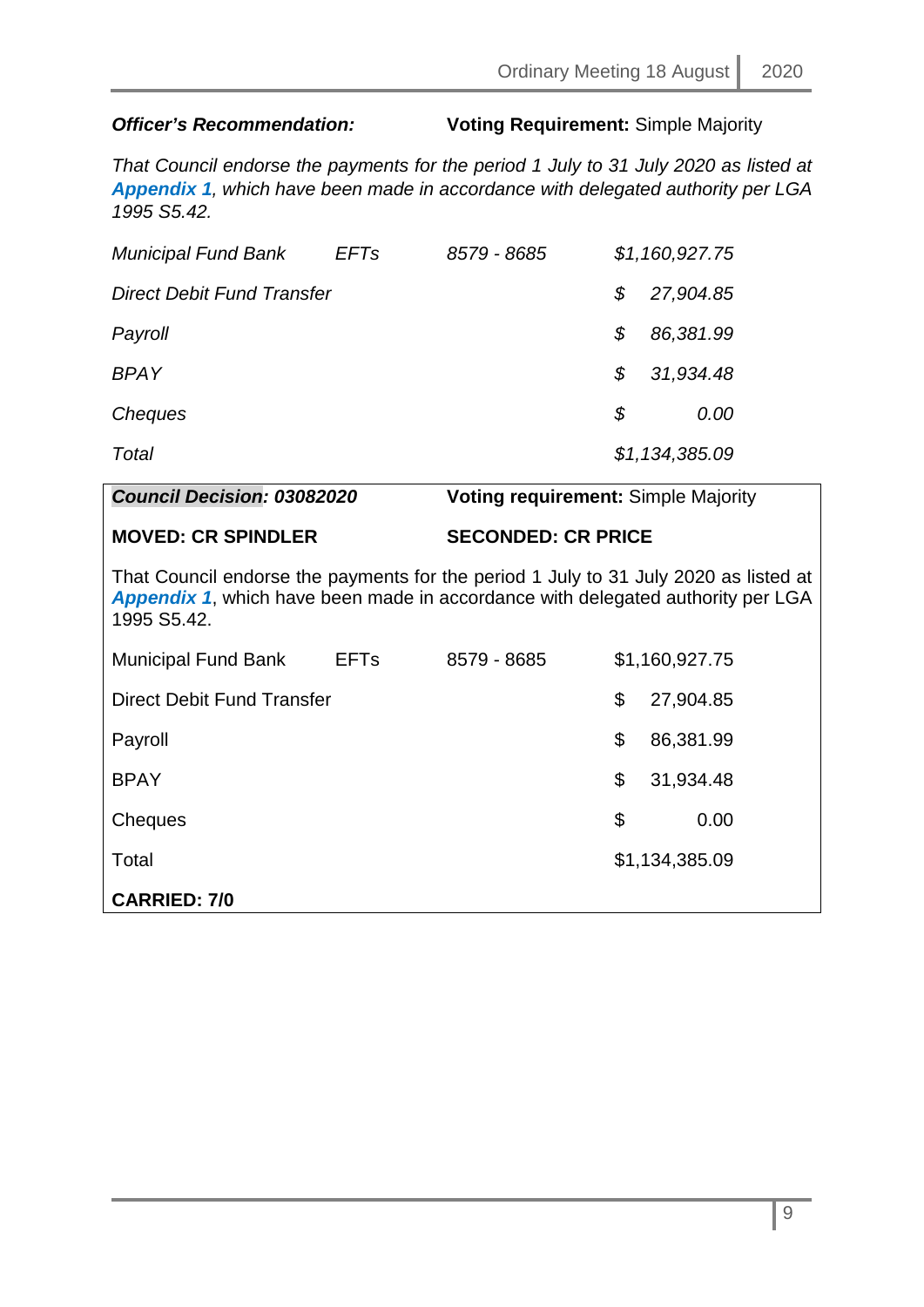### <span id="page-9-0"></span>**10.2 FINANCIAL STATEMENT**

| APPLICANT:              | Shire of Cue                                    |
|-------------------------|-------------------------------------------------|
| DISCLOSURE OF INTEREST: | Nil.                                            |
| AUTHOR:                 | Richard Towell - Deputy Chief Executive Officer |
| DATE:                   | 13 August 2020                                  |

### *Matters for Consideration:*

The Statement of Financial Activity for the period ended 31 July 2020 including the following reports:

- Statement of Financial Activity
- Significant Accounting Policies
- Graphical Representation Source Statement of Financial Activity
- **Net Current Funding Position**
- Cash and Investments
- **Major Variances**
- Budget Amendments
- Receivables
- Grants and Contributions
- Cash Backed Reserve
- Capital Disposals and Acquisitions
- Trust Fund

### See *Appendix 2.*

### *Background:*

Under the *Local Government (Financial Management Regulations 1996)*, a monthly Statement of Financial Activity must be submitted to an Ordinary Council meeting within 2 months after the end of the month to which the statement relates. The statement of financial activity is a complex document but presents a complete overview of the financial position of the local government at the end of each month. The Statement of Financial Activity for each month must be adopted by Council and form part of the minutes.

### *Comments:*

The Statement of Financial Activity is for the month of July 2020.

Budget figures used in the Statement of Financial Activity are applied from the budget presented to council for adoption at item 10.4 of this agenda.

### *Statutory Environment:*

*Local Government (Financial Management Regulations) 1996 – Clause 14.*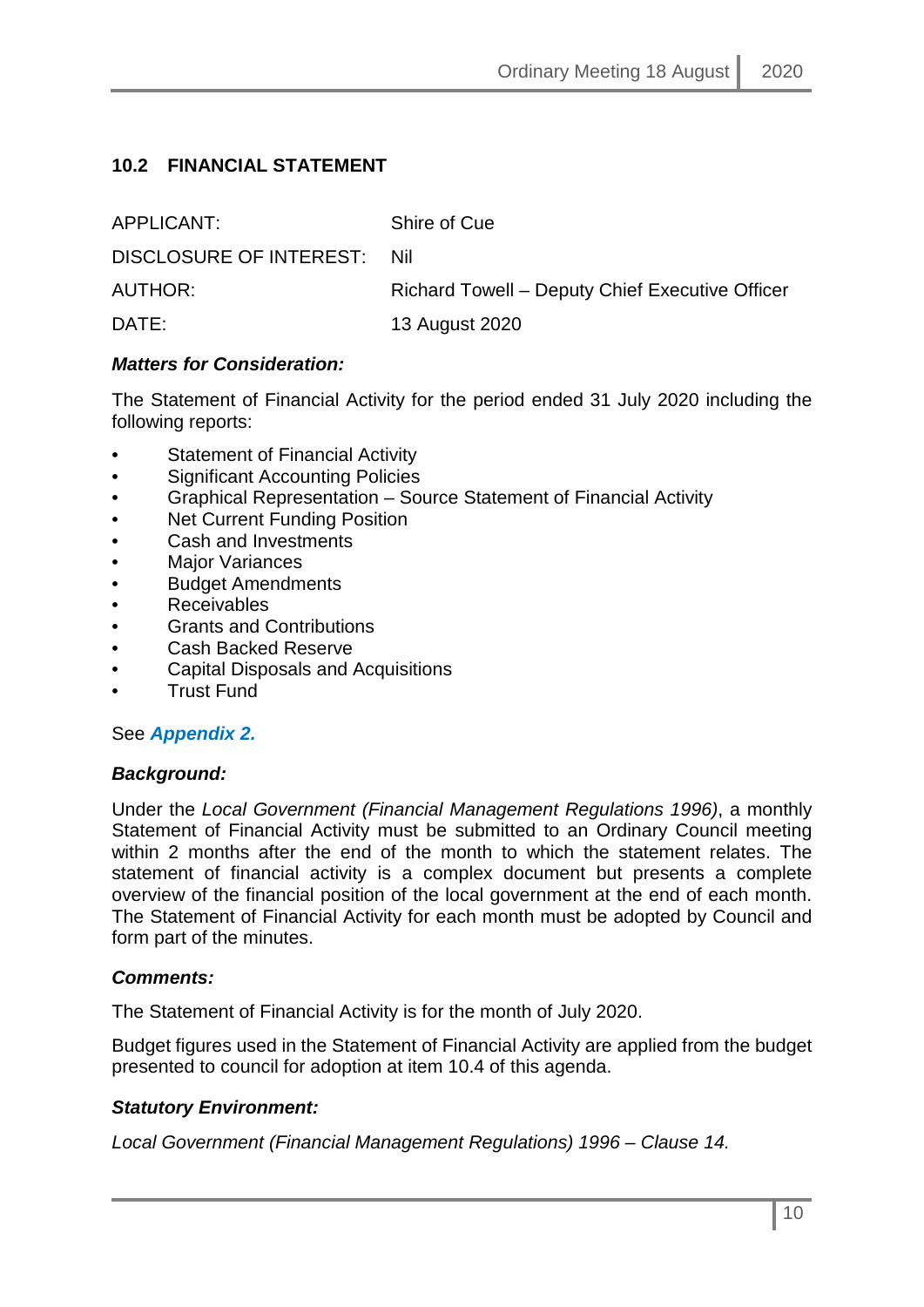### *Policy Implications:*

Nil.

*Financial Implications:*

Nil.

*Strategic Implications:*

Nil.

### *Consultation:*

RSM Australia Pty Ltd.

*Officer's Recommendation:* **Voting Requirement:** Simple Majority

*That Council receive the Financial Statements, prepared in accordance with the Local Government (Financial Management) Regulations, for the period ended 31 July 2020, as presented at Appendix 2.*

*Council Decision: 04082020* **Voting requirement:** Simple Majority

**MOVED: CR SPINDLER SECONDED: CR DENNIS**

That Council receive the Financial Statements, prepared in accordance with the Local Government (Financial Management) Regulations, for the period ended 31 July 2020, as presented at *Appendix 2.*

**CARRIED: 7/0**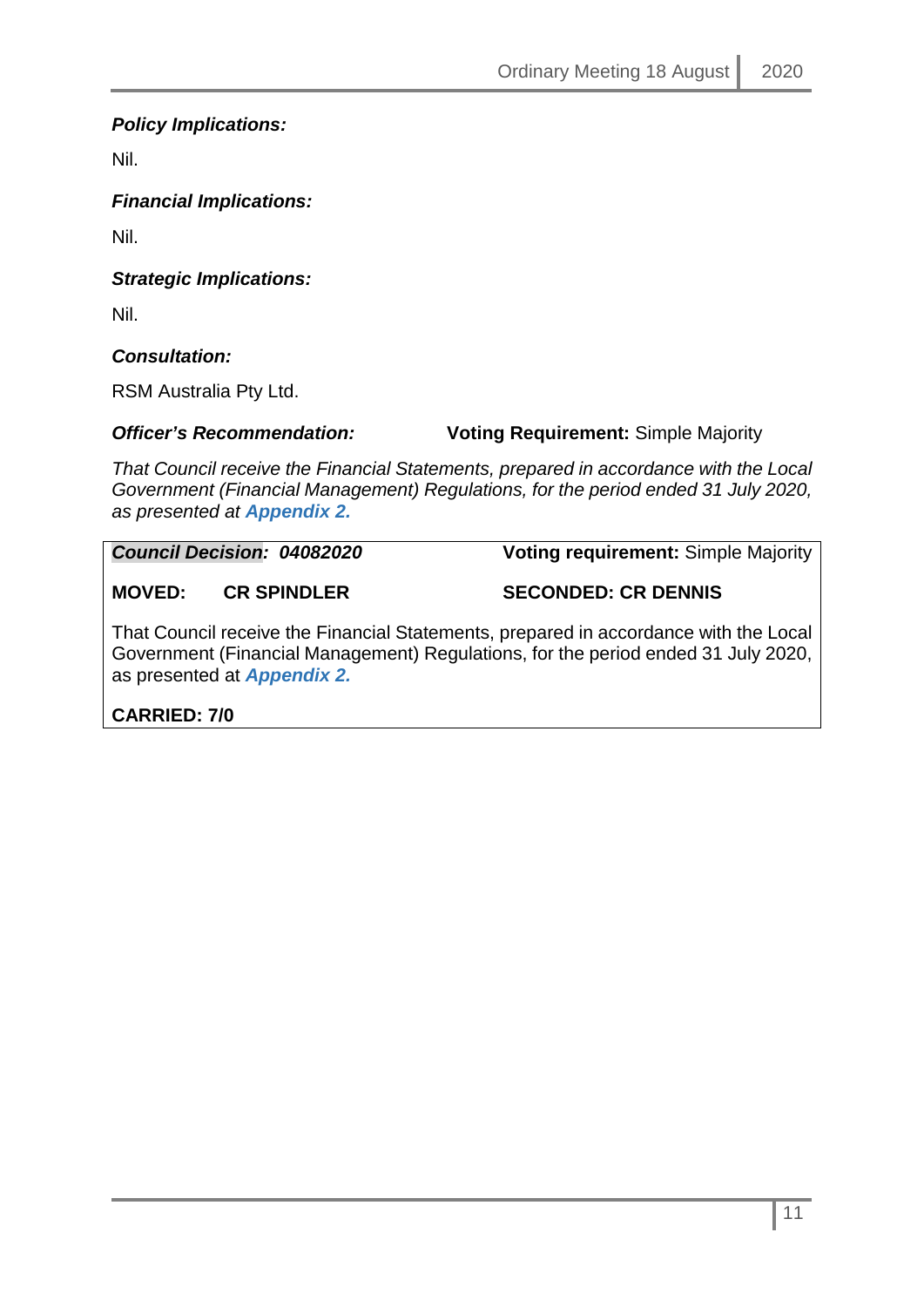### <span id="page-11-0"></span>**10.3 CORPORATE BUSINESS PLAN REVIEW**

| Shire of Cue                                    |
|-------------------------------------------------|
| DISCLOSURE OF INTEREST: Nil                     |
| Richard Towell – Deputy Chief Executive Officer |
| 13 August 2020                                  |
|                                                 |

### *Matters for Consideration:*

To adopt the Shire of Cue's review of the Corporate Business Plan as attached at *Appendix 3.*

### *Background:*

The Local Government (Administration) Regulations 1996 were amended in August of 2011 with the inclusion of regulation 19DA– Corporate Business Plans This regulation requires Councils to produce and maintain a Corporate Business Plan covering a period of at least four (4) years. The Corporate Business Plan sets out the priority actions required to achieve the objectives in the Strategic Community Plan over the next 4 years.

The Shire of Cue adopted an updated Community Strategic Plan in July 2017. This plan was developed in consultation with the community and reflects the values, goals, aspirations and vision of the broader community.

### *Comments:*

A Local Government is required to review its Corporate Business Plan every year. This review has been undertaken as part of the 2020-2021 Annual Budget preparations with the proposed plan being updated to reflect the next four years in line with the financial forecasts adopted in the Strategic Resource Plan presented to council in April 2019.

The Corporate Business Plan links the projects identified in the Long Term Financial Plan and Asset Management Plan back to the Strategic Community Plan and forms the basis for the Annual Budget.

The Corporate Business Plan also draws upon the other planning documents which form part of Council's integrated planning. These include the Workforce Plan and operational plans. The Corporate Business Plan shows the actions that will be undertaken to achieve each objective and the timing of each action. Some actions are ongoing while others relate to specific projects.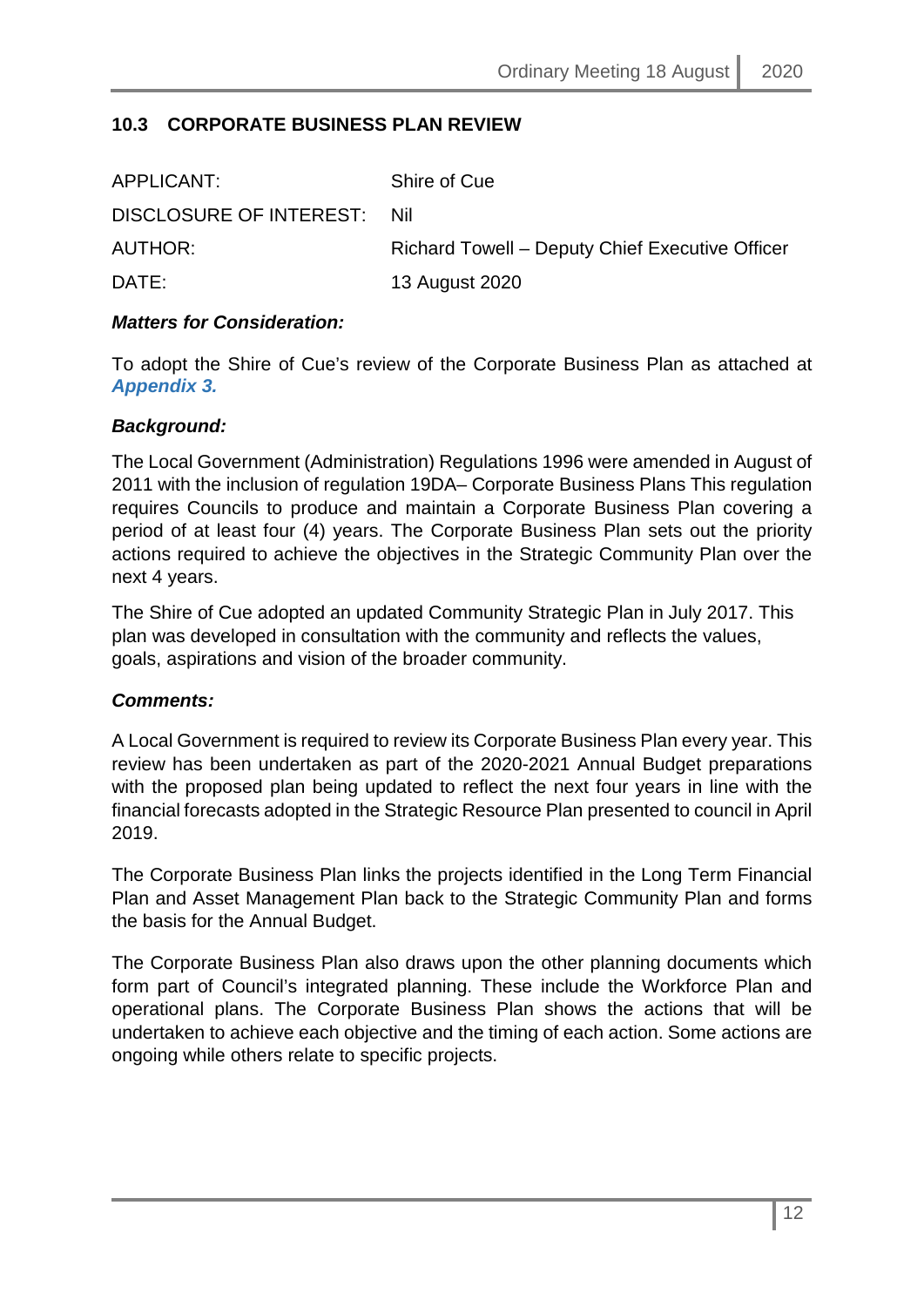### *Statutory Environment:*

*Local Government Act 1995* 

- 5.56. Planning for the future
	- (1) A local government is to plan for the future of the district.
	- (2) A local government is to ensure that plans made under subsection (1) are in accordance with any regulations made about planning for the future of the district.

*Local Government (Administration) Regulations 1996 – Section 19DA*

- **11.** 19DA. Corporate business plans, requirements for (Act s. 5.56)
	- (1) A local government is to ensure that a corporate business plan is made for its district in accordance with this regulation in respect of each financial year after the financial year ending 30 June 2013.
	- (2) A corporate business plan for a district is to cover the period specified in the plan, which is to be at least 4 financial years.
	- $(3)$  A corporate business plan for a district is to  $-$ 
		- (a) set out, consistently with any relevant priorities set out in the strategic community plan for the district, a local government's priorities for dealing with the objectives and aspirations of the community in the district; and
		- (b) govern a local government's internal business planning by expressing a local government's priorities by reference to operations that are within the capacity of the local government's resources; and
		- (c) develop and integrate matters relating to resources, including asset management, workforce planning and long-term financial planning.
	- (4) A local government is to review the current corporate business plan for its district every year.
	- (5) A local government may modify a corporate business plan, including extending the period the plan is made in respect of and modifying the plan if required because of modification of the local government's strategic community plan.
	- (6) A council is to consider a corporate business plan, or modifications of such a plan, submitted to it and is to determine\* whether or not to adopt the plan or the modifications.

\*Absolute majority required.

 (7) If a corporate business plan is, or modifications of a corporate business plan are, adopted by the council, the plan or modified plan applies to the district for the period specified in the plan.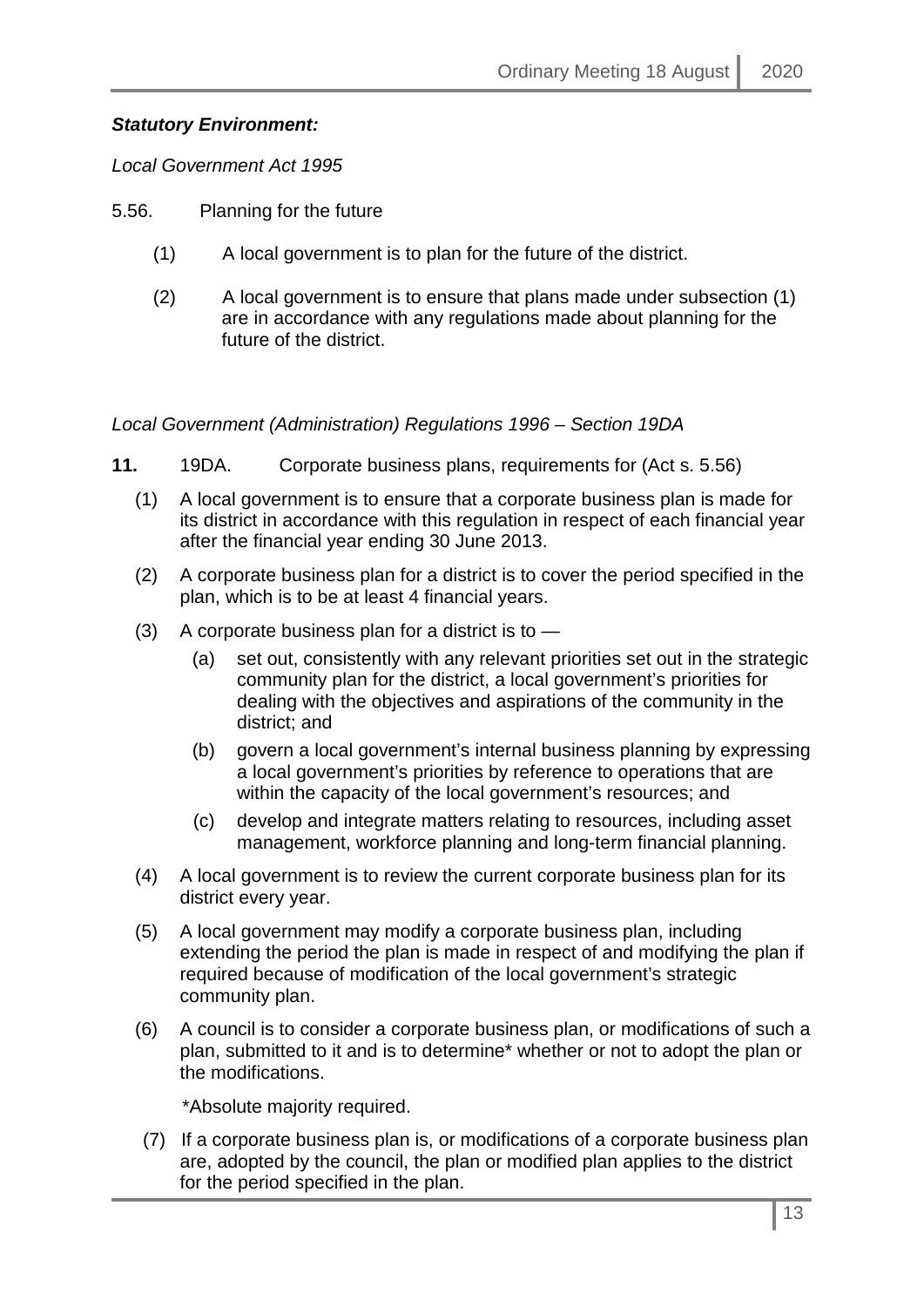### *Policy Implications:*

As part of the integrated planning framework, the Corporate Plan will guide Council's future budget decision-making processes.

### *Financial Implications:*

The Corporate Business Plan guides the actions for the coming years to achieve the objectives in the Community Strategic Plan. Major projects over this time are expected to be funded by grant funding, reserve funds or operating revenues.

### *Strategic Implications:*

Shire of Cue Strategic Community Plan 2017- 2027

Outcome 2.1.2: Continue to improve and review organisational plans.

### *Consultation:*

Rob Madson - Chief Executive Officer

Travis Bate - RSM Australia Pty Ltd

**Officer's Recommendation: Voting Requirement: Absolute Majority** 

That council adopt the Shire of Cue's review of the Corporate Business Plan as attached at *Appendix 3.*

| <b>Council Decision: 05082020</b> | <b>Voting requirement: Absolute Majority</b> |
|-----------------------------------|----------------------------------------------|
| <b>MOVED: CR PRICE</b>            | <b>SECONDED: CR DENNIS</b>                   |
|                                   |                                              |

That Council adopt the Shire of Cue's review of the Corporate Business Plan as attached at *Appendix 3.* 

### **CARRIED: 7/0**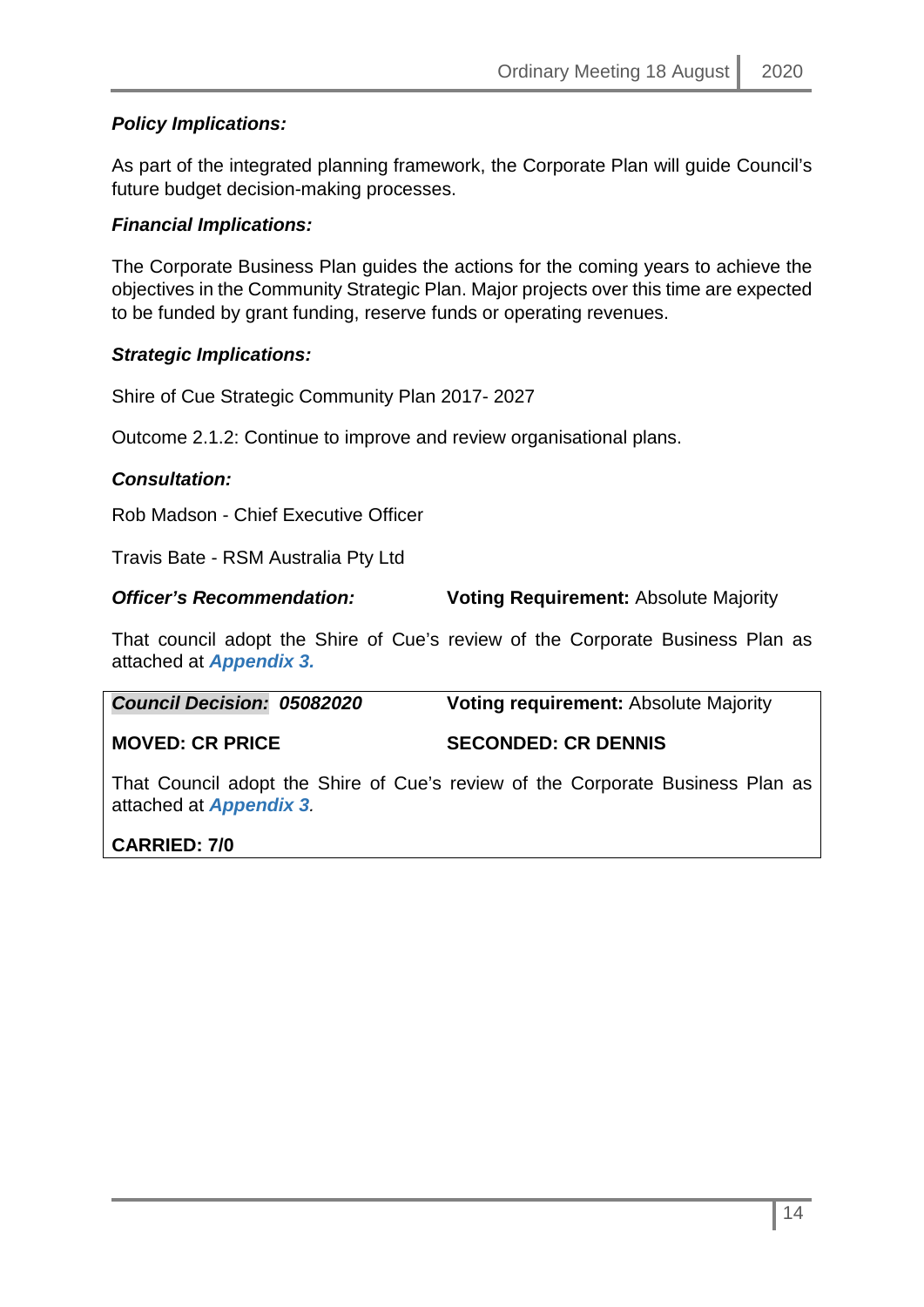### **10.4 ADOPTION OF ANNUAL BUDGET FOR 2020-2021**

| APPLICANT:                  | Shire of Cue                                    |
|-----------------------------|-------------------------------------------------|
| DISCLOSURE OF INTEREST: Nil |                                                 |
| AUTHOR:                     | Richard Towell – Deputy Chief Executive Officer |
| DATE:                       | 13 August 2020                                  |

### *Matters for Consideration:*

That Council adopt the annual budget for the 2020-2021 financial year including supporting schedules attached at *Appendix 4*.

### *Background:*

*Section 6.2 of the Local Government Act 1995* requires Council to adopt a budget in the form and manner prescribed prior to 31 August each year. *Part 3 of the Local Government (Financial Management) Regulations 1996* stipulates the structure and content of the budget.

The draft 2020-2021 annual budget has been compiled based on the principles contained in the Shire of Cue Strategic Community Plan and Corporate Business Plan.

### *Comments:*

The Department of Local Government recommend that the adoption of the Annual Budget is completed in various components which is why this item has three parts and is set out differently to our standard agenda items.

The budget has been prepared with estimated rates revenue of \$2,365,615 and total operating revenue of \$4,308,606.

A capital works program totalling \$16,933,679 for investment in infrastructure, property, plant and equipment is planned.

Expenditure on road infrastructure totals \$6,437,179. Road projects include ongoing flood damage restoration works, construction and sealing works on Wilgie Mia Road, Roads to Recovery funding, Regional Road Group funding for Wondinong Road gravel sheeting as well as resealing works on Beringarra Cue Road and allowance for Municipal construction works and grid widening.

\$6,587,500 is budgeted for land and buildings including relocation of the Great Fingal Mine Office, restoration works to the old gaol, two new houses to be leased to Government Regional Officers Housing, a new Tourist Park Managers house and office, repurposing of the old railway building and into a youth centre, restoring of the old Bank of New South Wales building as well as developing staff housing and independent living facilities.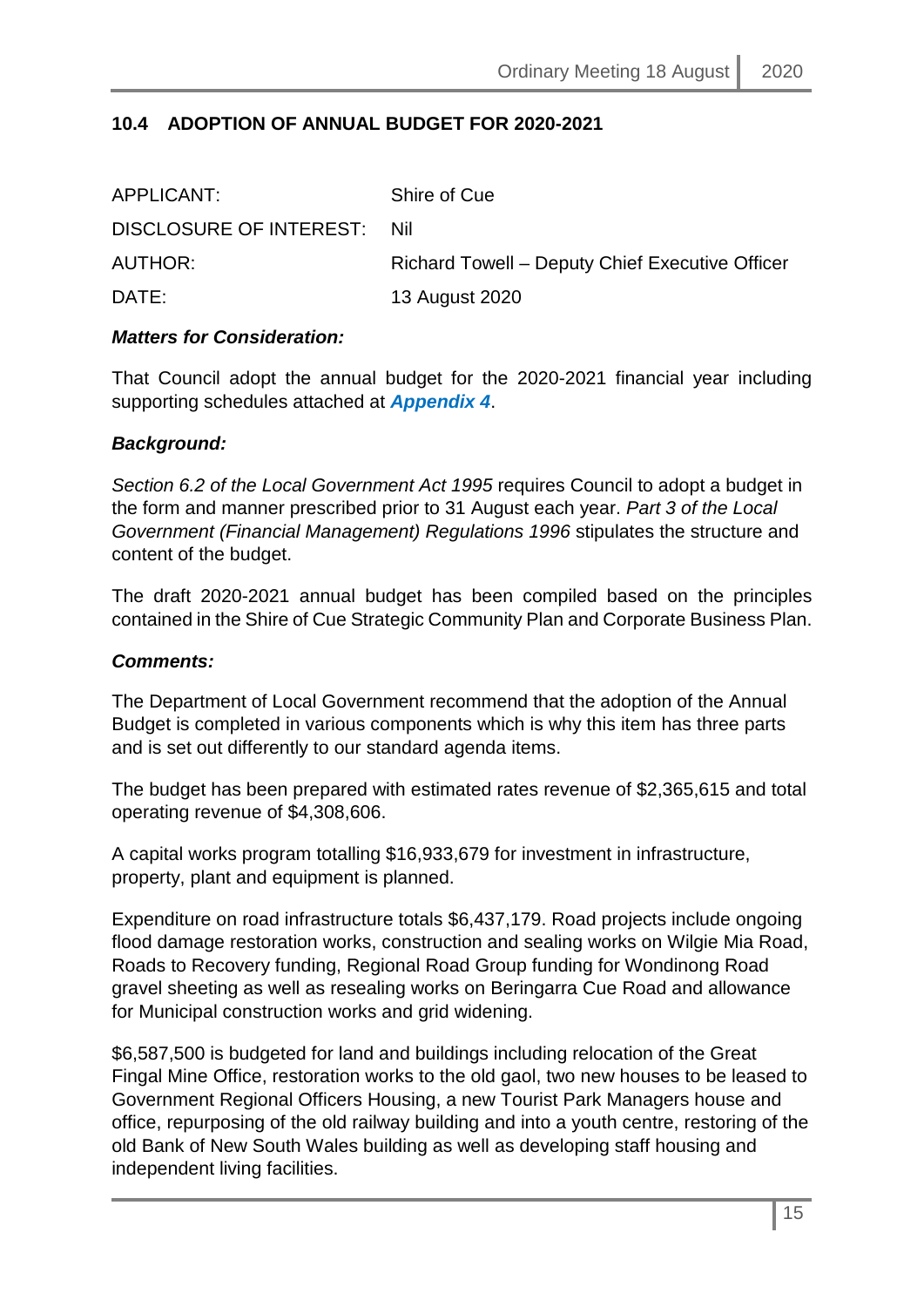Other infrastructure projects include a niche wall for the cemetery, Heydon Place industrial development, sealing of the runway at the airport, outdoor museum display and upgrades to the waste facilities to improve the management and control of the Cue refuse site.

An estimated surplus of \$3,924,344 is anticipated to be brought forward from 30 June 2020. This amount is unaudited and may change with the finalising of the end of year accounts. Any changes will be addressed as part of a future budget review.

### *Statutory Environment:*

*Local Government Act 1995, Section 6.2 – Local Governments to prepare annual budget.*

*Local Government (Financial Management) Regulations 1996 Part 3.*

### *Policy Implications:*

Shire of Cue Policy Manual

### *Financial Implications:*

The 2020-2021 Budget provides Council with the opportunity to continue to provide the current level of services to the community as well as carry out significant projects that will provide benefits into the future.

### *Strategic Implications:*

Shire of Cue Strategic Community Plan 2017 – 2027

### *Consultation:*

Rob Madson – Chief Executive Officer

Travis Bate - RSM Australia Pty Ltd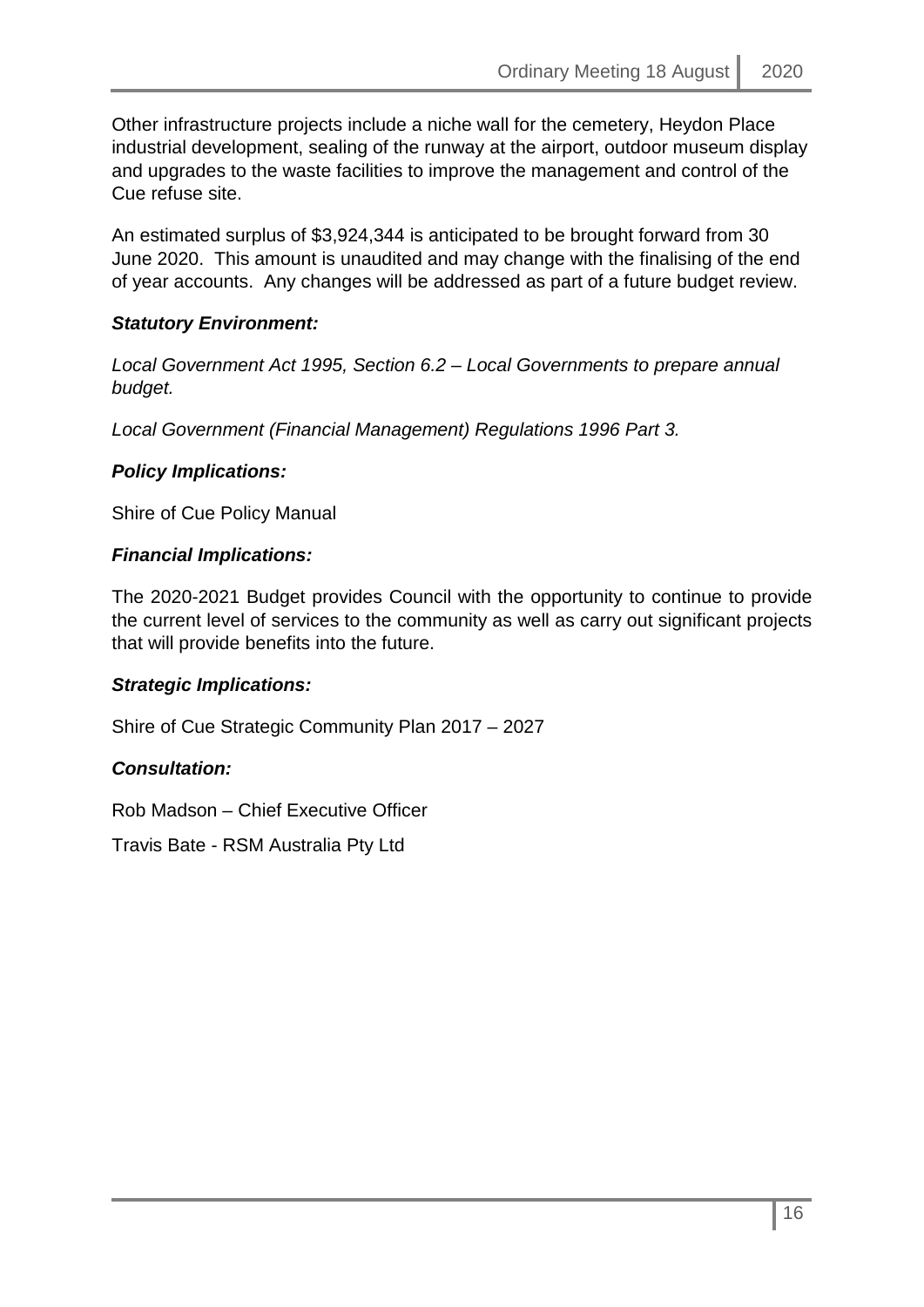### *Officer's Recommendation:* **Voting Requirement:** Absolute Majority

### *Council Decision:*

### **Part A – Adoption of 2020-2021 Annual Budget**

That pursuant to the provisions of *section 6.2 of the Local Government Act 1995* and *Part 3 of the Local Government (Financial Management) Regulations 1996*, Council adopts the 2020-2021 Statutory Budget as attached at *Appendix 4*, which includes the following:

- Statement of Comprehensive income showing a net result for the year of \$8,860,340.
- Statement of Cash Flows
- Rate Setting Statement showing an amount required to be raised from rates of \$2,365,615
- Notes to and forming part of the Budget and significant accounting policies.
- Acquisition of assets as detailed in Note 4, totalling \$16,933,679.
- Transfer to and from Reserve Accounts as detailed in Note 7, totalling \$(1,279,070)

| <b>Council Decision: 06082020</b> | <b>Voting requirement: Absolute Majority</b> |
|-----------------------------------|----------------------------------------------|
| <b>MOVED: CR DENNIS</b>           | <b>SECONDED: CR SPINDLER</b>                 |
| <b>CARRIED: 7/0</b>               |                                              |

### **Part B – Imposition of General and Minimum Rates, Instalment Payment Arrangements, Charges and Interest.**

Pursuant to *section 6.45 of the Local Government Act 1995* that the rates and charges specified hereunder and in the attached budget document be imposed on all rateable property within the district of the Shire of Cue for the 2020-2021 financial period.

- GRV Residential 10.62 cents in the dollar
- GRV Commercial 10.62 cents in the dollar
- GRV Vacant Land 10.62 cents in the dollar
- UV Mining 28.3334 cents in the dollar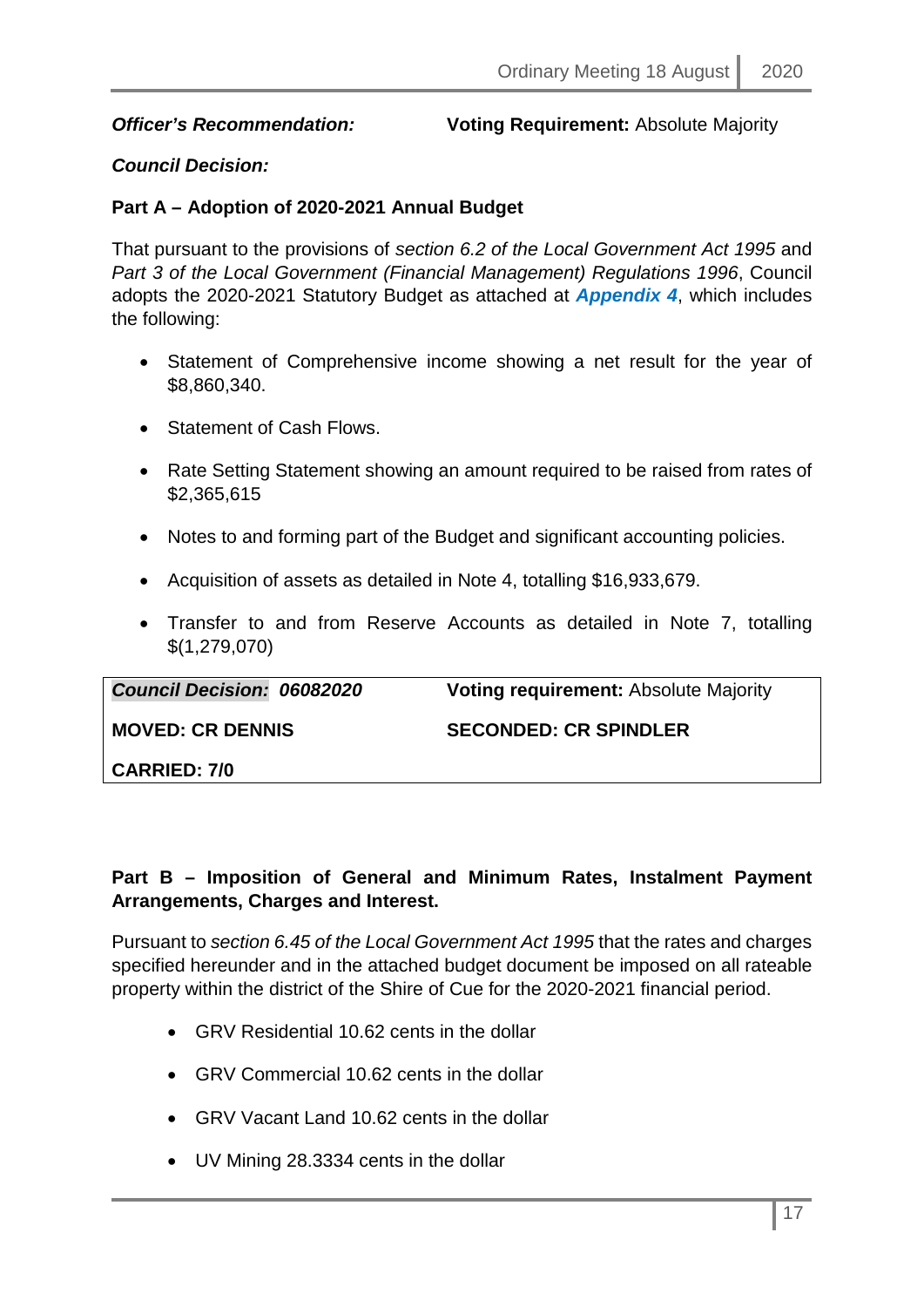- UV Pastoral 7.6564 cents in the dollar
- GRV M&T Workforce 30.00 cents in the dollar
- GRV Residential and Commercial minimum rate \$451
- GRV Vacant Land Minimum Rate \$451
- UV Mining Minimum Rate \$451
- UV Pastoral Minimum Rate \$451

For properties that fit the definition of GRV Commercial under the Objects and Reasons for differential rates, a discount of 20% of the current rates levied will be offered to ratepayers whose payment of the full amount owing including arrears and service charges is received by the single payment due date.

Pursuant to *section 6.46 of the Local Government Act 1995*, Council offers an incentive for the payment of the 2020-2021 rates and charges by the single payment due date by the way of lottery draw for the cash prizes of:

- i. First Prize \$600.00
- ii. Second Prize \$300.00
- iii. Third Prize \$100.00

The terms and conditions that apply to the rates incentive prize are:

- To be eligible for the draw, all outstanding rates and charges must be received on or before the due date of 5 October 2020.
- All ratepayers are eligible.

The drawing of the winners for the above prizes will take place during the Council meeting held on 17 November 2020.

Pursuant to *section 6.45 of the Local Government Act 1995* and *regulation 67 of the Local Government (Financial Management) Regulations 1996* Council adopts a charge of \$15 for the four instalment option.

Pursuant to *section 6.45 of the Local Government Act 1995* and *regulation 68 of the Local Government (Financial Management) Regulations 1996*, Council adopts an interest rate of 3% where the ratepayer has elected to pay rates and service charges through an instalment option.

Pursuant to *section 6.45 of the Local Government Act 1995* and *regulation 64(2) of the Local Government (Financial Management) Regulations 1996*, Council nominates the following due dates for payment in full and by instalments: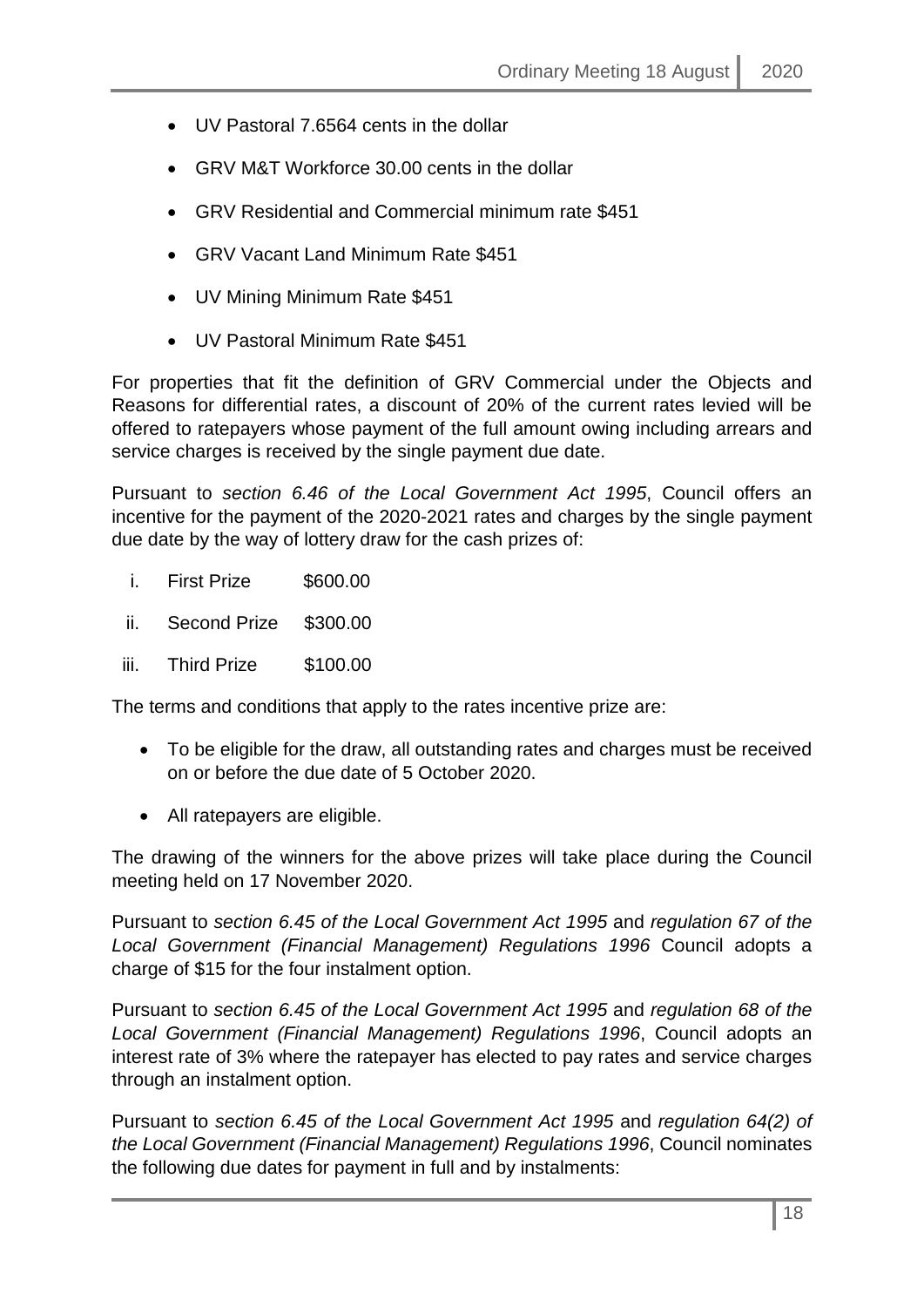| • Full payment and $1st$ instalment due 5 October 2020 |                 |
|--------------------------------------------------------|-----------------|
| $\bullet$ 2 <sup>nd</sup> instalment due               | 7 December 2020 |
| $\bullet$ 3 <sup>rd</sup> instalment due               | 8 February 2021 |
| $\bullet$ 4 <sup>th</sup> instalment due               | 12 April 2021   |

Pursuant to *section 6.51(1) and subject to section 6.51(4) of the Local Government Act 1995* and *Regulation 70 of the Local Government (Financial Management) Regulations 1996,* Council adopts an interest rate of 8% to be imposed on all outstanding rates and services charges and costs of proceedings to recover such charges that remain unpaid after 5 October 2020 or in the case of instalment options, on all outstanding rate amounts after the due date for payment of the instalment.

| <b>Council Decision: 07082020</b> | <b>Voting requirement:</b> Absolute Majority |
|-----------------------------------|----------------------------------------------|
|                                   |                                              |
| <b>MOVED: CR FITZPATRICK</b>      | <b>SECONDED:CR HOUGHTON</b>                  |
|                                   |                                              |
|                                   |                                              |
| <b>CARRIED: 7/0</b>               |                                              |

### **Part C – Material Variance Reporting for 2020-2021**

In accordance with *regulation 34(5) of the Local Government (Financial Management) Regulations 1996*, and AASB 1031 Materiality, the level to be used in statements of financial activity in 2020-2021 for reporting material variances shall be 10% or \$25,000, whichever is the greater.

| <b>Council Decision: 08082020</b> | <b>Voting requirement: Simple Majority</b> |
|-----------------------------------|--------------------------------------------|
| <b>MOVED: CR FITZPATRICK</b>      | <b>SECONDED: CR PRICE</b>                  |
| <b>CARRIED: 7/0</b>               |                                            |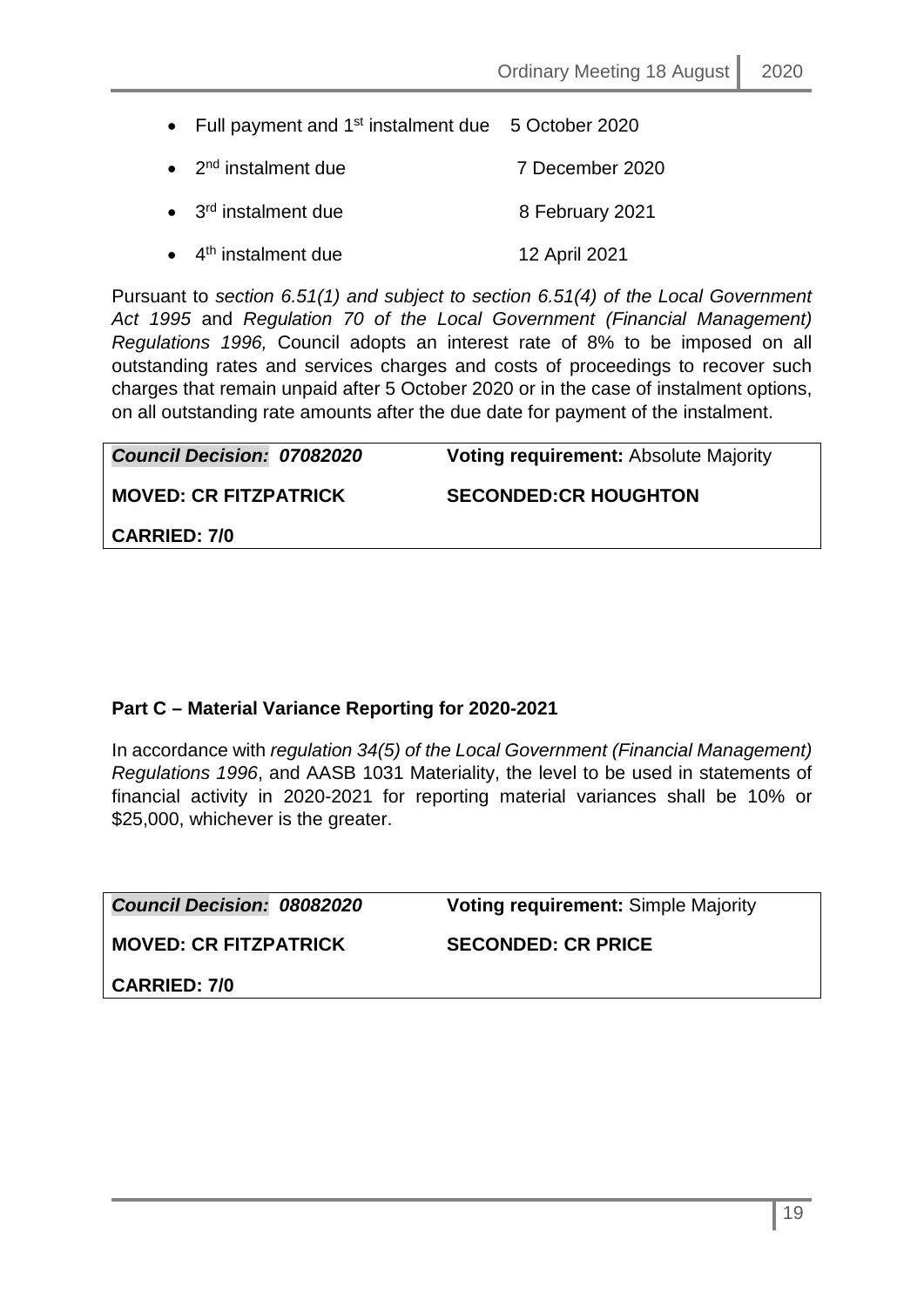### **10.5 WRITE OFF RATES MAVIA PTY LTD**

| APPLICANT:                  | Shire of Cue                                    |
|-----------------------------|-------------------------------------------------|
| DISCLOSURE OF INTEREST: Nil |                                                 |
| AUTHOR:                     | Richard Towell – Deputy Chief Executive Officer |
| DATE:                       | 14 August 2020                                  |

### *Matters for Consideration:*

That Council write off the balance of penalty interest owing on eleven assessments by Mavia Pty Ltd, amounting to \$2008.01, following settlement of rates outstanding.

### *Background:*

The Shire of Cue commenced legal proceedings against Mavia Pty Ltd for collection of outstanding rates and penalty charges. This matter was settled in late July 2020 with payment being received for outstanding amounts.

### *Comments:*

The amounts proposed for write off are for accumulated interest penalty charges that have accumulated over the period of proceedings. While the amounts are legitimate charges against the assessments, the recommendation to write off these charges leaves only current rates charges outstanding on the assessments and treats the payment received as full settlement of all outstanding arrears for Mavia Pty Ltd.

### *Statutory Environment:*

*Local Government Act 1995, Section 6.12.*

Power to defer, grant discounts, waive or write off debts

- (1) Subject to subsection (2) and any other written law, a local government  $mav -$ 
	- (a) when adopting the annual budget, grant\* a discount or other incentive for the early payment of any amount of money; or
	- (b) waive or grant concessions in relation to any amount of money; or
	- (c) write off any amount of money, which is owed to the local government.

*\* Absolute majority required.* 

- (2) Subsection (1)(a) and (b) do not apply to an amount of money owing in respect of rates and service charges.
- (3) The grant of a concession under subsection (1)(b) may be subject to any conditions determined by the local government.
- (4) Regulations may prescribe circumstances in which a local government is not to exercise a power under subsection (1) or regulate the exercise of that power.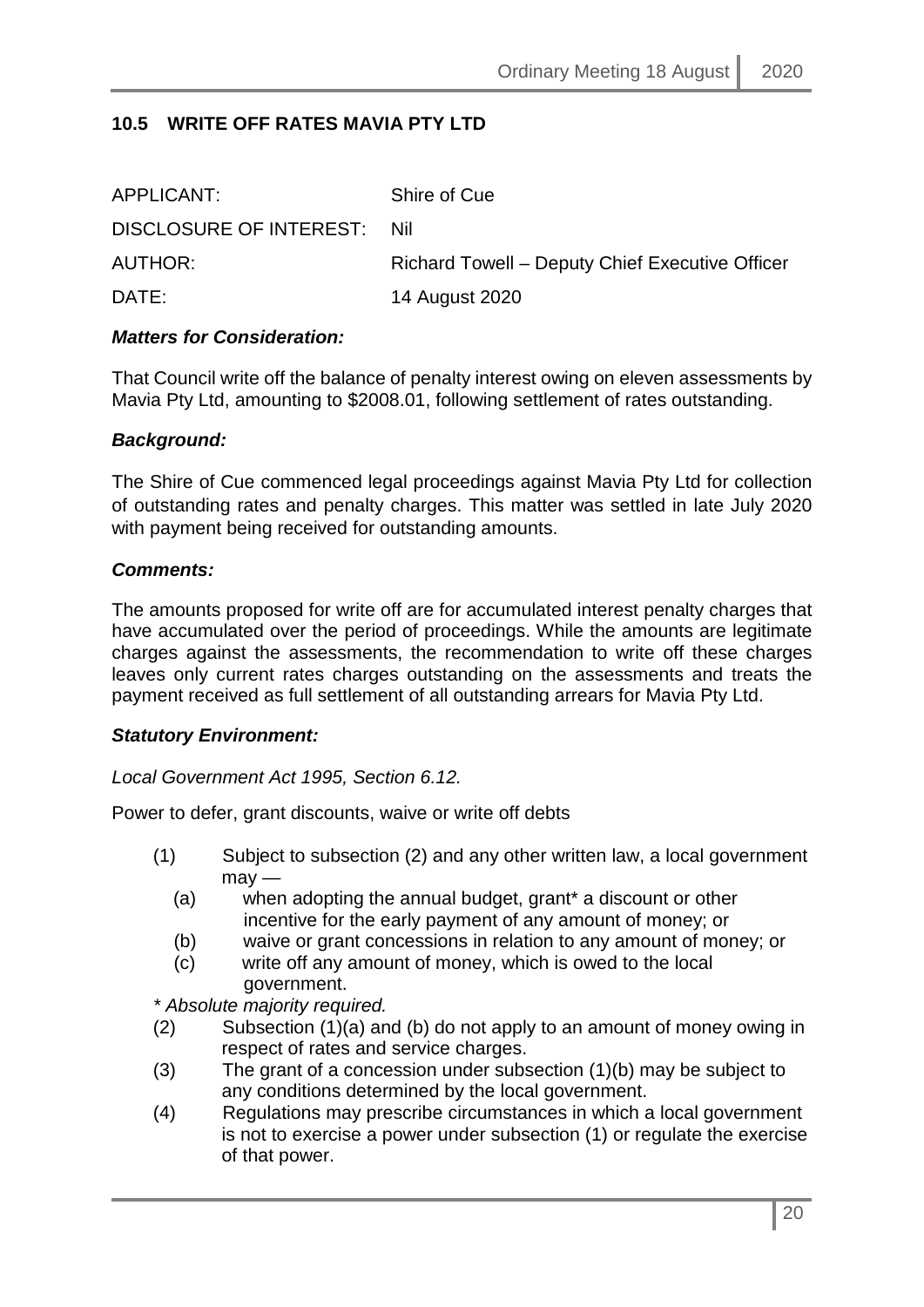### *Policy Implications:*

Shire of Cue Policy Manual

D1 – Debt Recovery, 2.2 Recovery of Rate Arrears.

### *Financial Implications:*

The Shire has a budgeted contingency amount of \$43,645 for rates write offs. The write off of the penalty charges will leave the current outstanding rates balances for 2019-2020 still owing on the assessments and eliminate any dispute over charges that relate to the now concluded legal proceedings.

### *Strategic Implications:*

Nil

### *Consultation:*

Rob Madson – Chief Executive Officer

*Officer's Recommendation:* **Voting Requirement:** Simple Majority

That Council authorise the Chief Executive Officer to write off penalty charges accrued on Mavia Pty Ltd rates assessments amounting to \$2,008.01.

| <b>Council Decision: 09082020</b>                                                       | <b>Voting requirement: Simple Majority</b> |
|-----------------------------------------------------------------------------------------|--------------------------------------------|
| <b>MOVED: CR HOUGHTON</b>                                                               | <b>SECONDED: CR DENNIS</b>                 |
| That Council authorise the Chief Executive Officer to write off penalty charges accrued |                                            |

on Mavia Pty Ltd rates assessments amounting to \$2,008.01

### **CARRIED: 7/0**